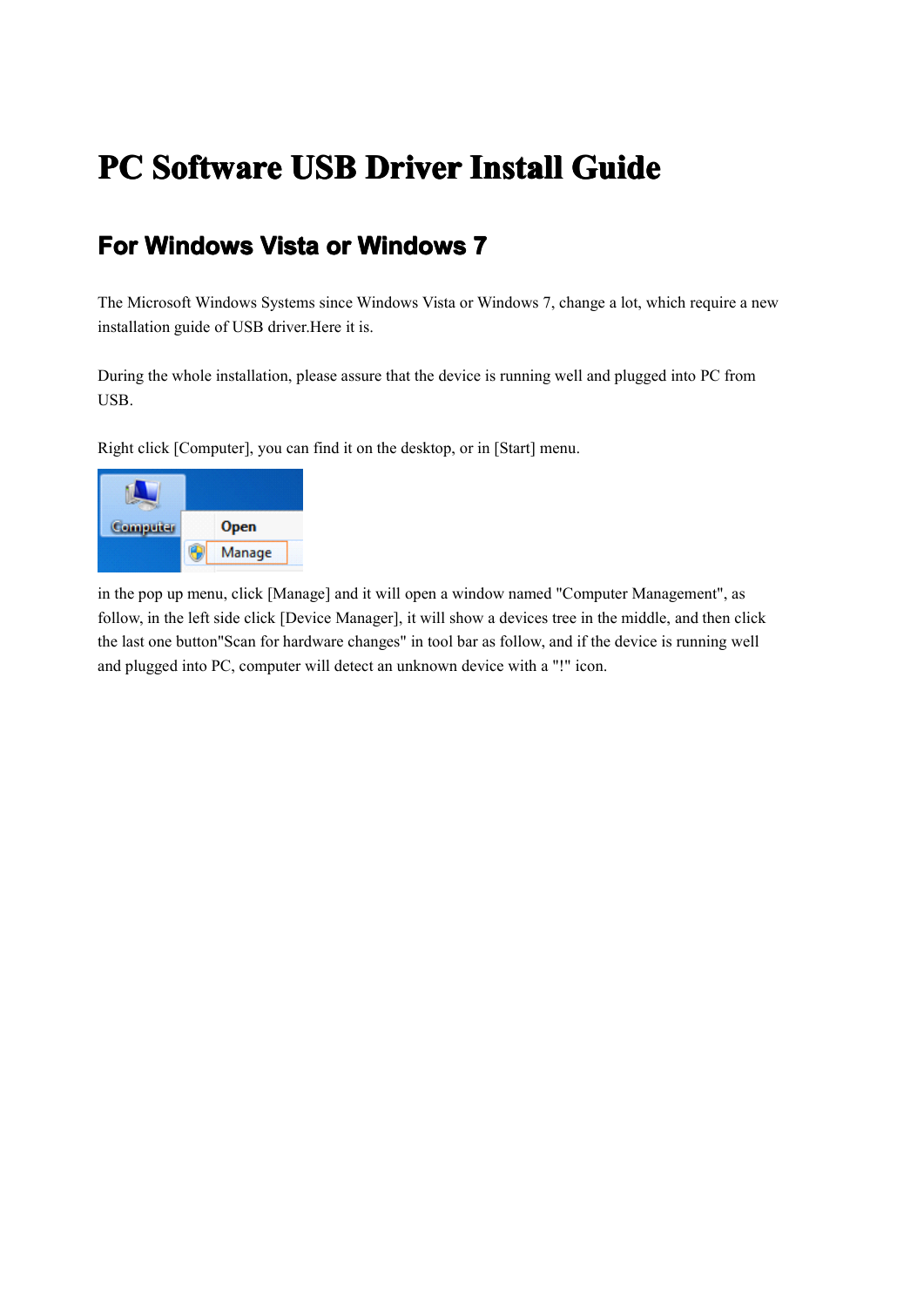

Right click the unknown device icon, in the pop up menu click [Update Driver Software...],



In the open window, select [Browse my computer for driver software],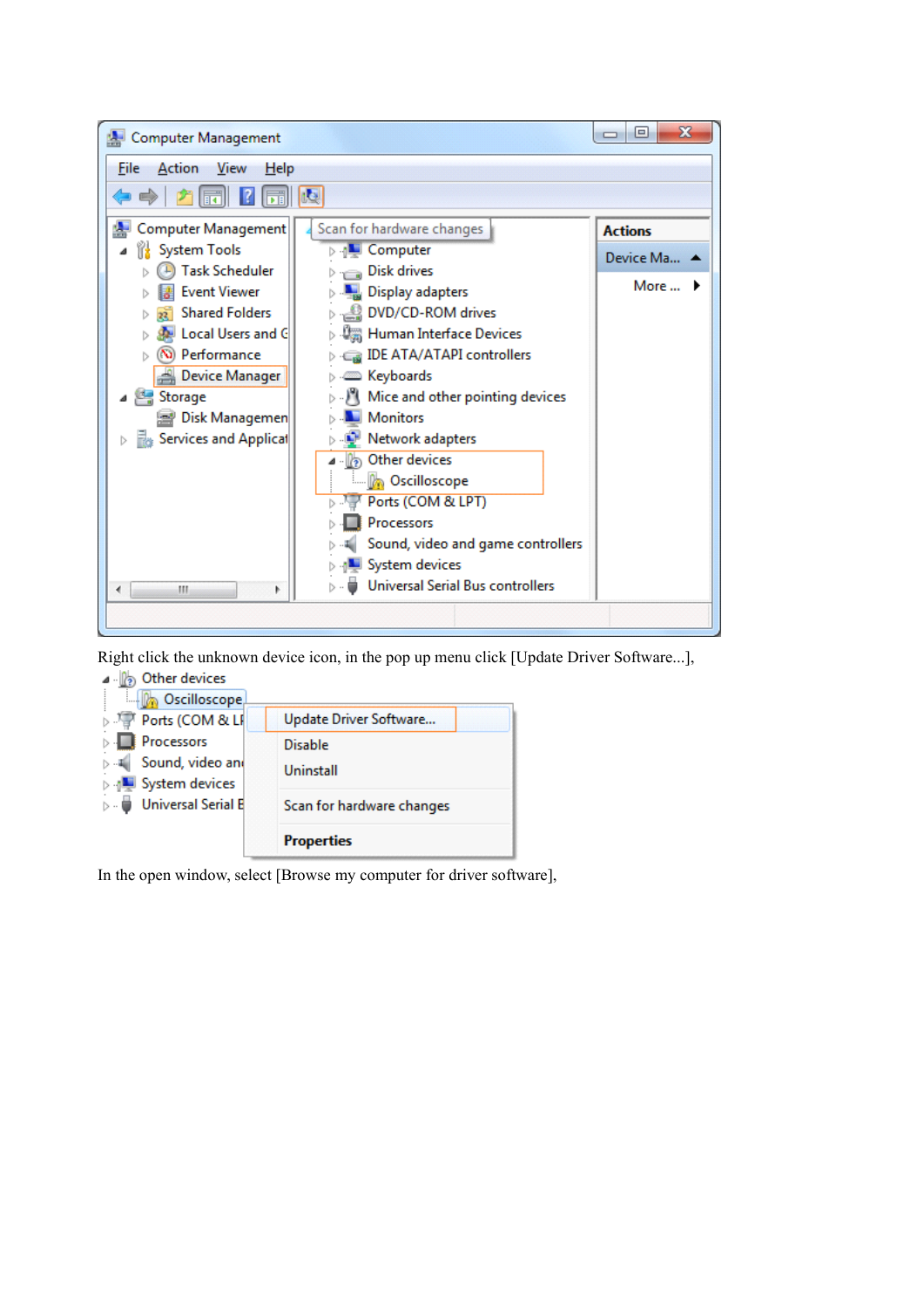| Update Driver Software - Oscilloscope                                                                                                                                                                                                    |        |
|------------------------------------------------------------------------------------------------------------------------------------------------------------------------------------------------------------------------------------------|--------|
| How do you want to search for driver software?                                                                                                                                                                                           |        |
| → Search automatically for updated driver software<br>Windows will search your computer and the Internet for the latest driver software<br>for your device, unless you've disabled this feature in your device installation<br>settings. |        |
| $\rightarrow$ Browse my computer for driver software<br>Locate and install driver software manually.                                                                                                                                     |        |
|                                                                                                                                                                                                                                          |        |
|                                                                                                                                                                                                                                          | Cancel |

The next window, select <sup>a</sup> directory path for the driver software location, and click "Next",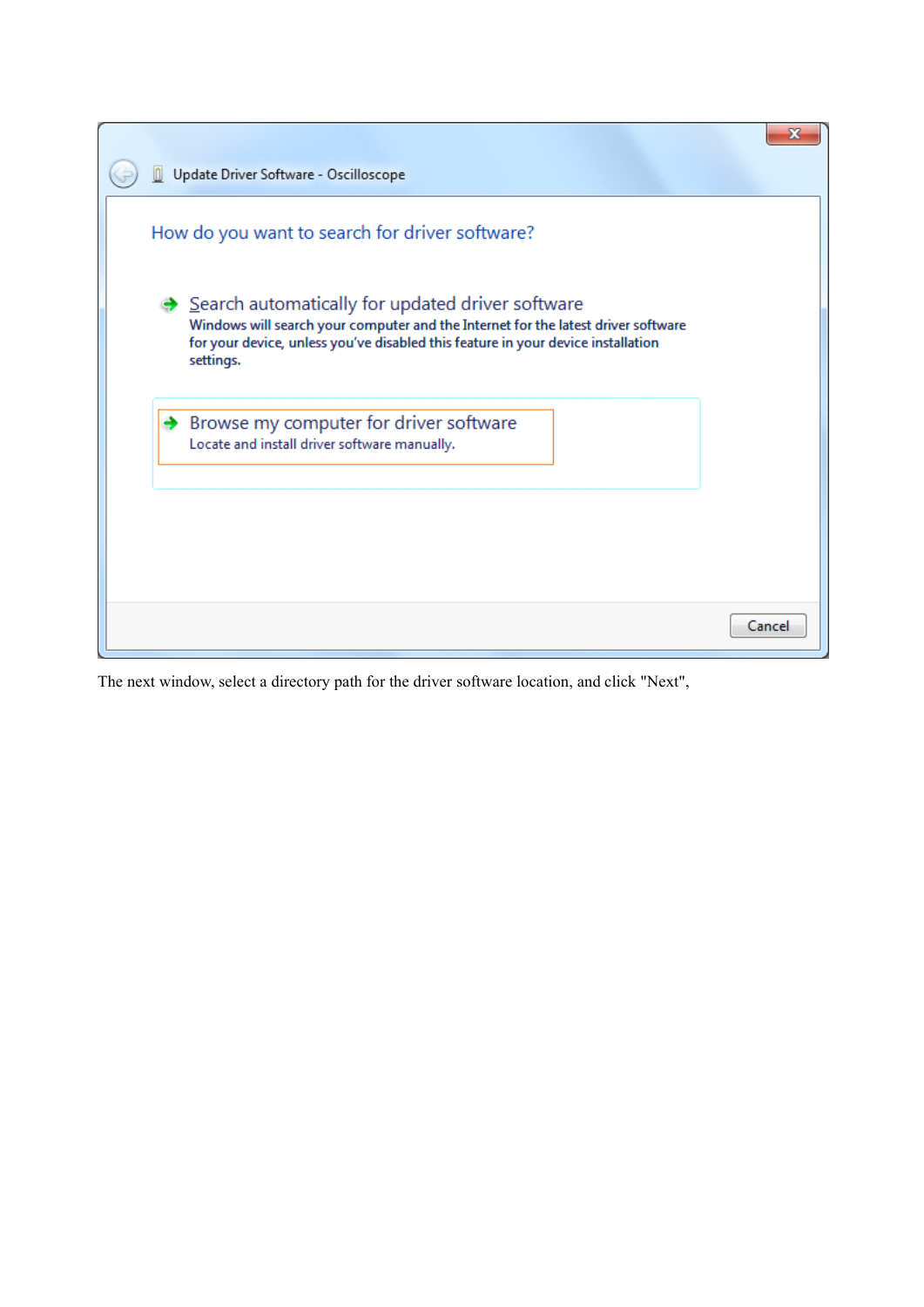| Ж                                                                                                                                                                                                                                    |
|--------------------------------------------------------------------------------------------------------------------------------------------------------------------------------------------------------------------------------------|
| Update Driver Software - Oscilloscope                                                                                                                                                                                                |
| Browse for driver software on your computer                                                                                                                                                                                          |
| Search for driver software in this location:                                                                                                                                                                                         |
| F:\setup_directory\USBDRV<br>Browse                                                                                                                                                                                                  |
| Include subfolders                                                                                                                                                                                                                   |
| $\rightarrow$ Let me pick from a list of device drivers on my computer<br>This list will show installed driver software compatible with the device, and all driver<br>software in the same category as the device.<br>Next<br>Cancel |

Notice: the driver software location is <sup>a</sup> directory that is under the software setup folder named "USBDRV", and the contents inside are like these: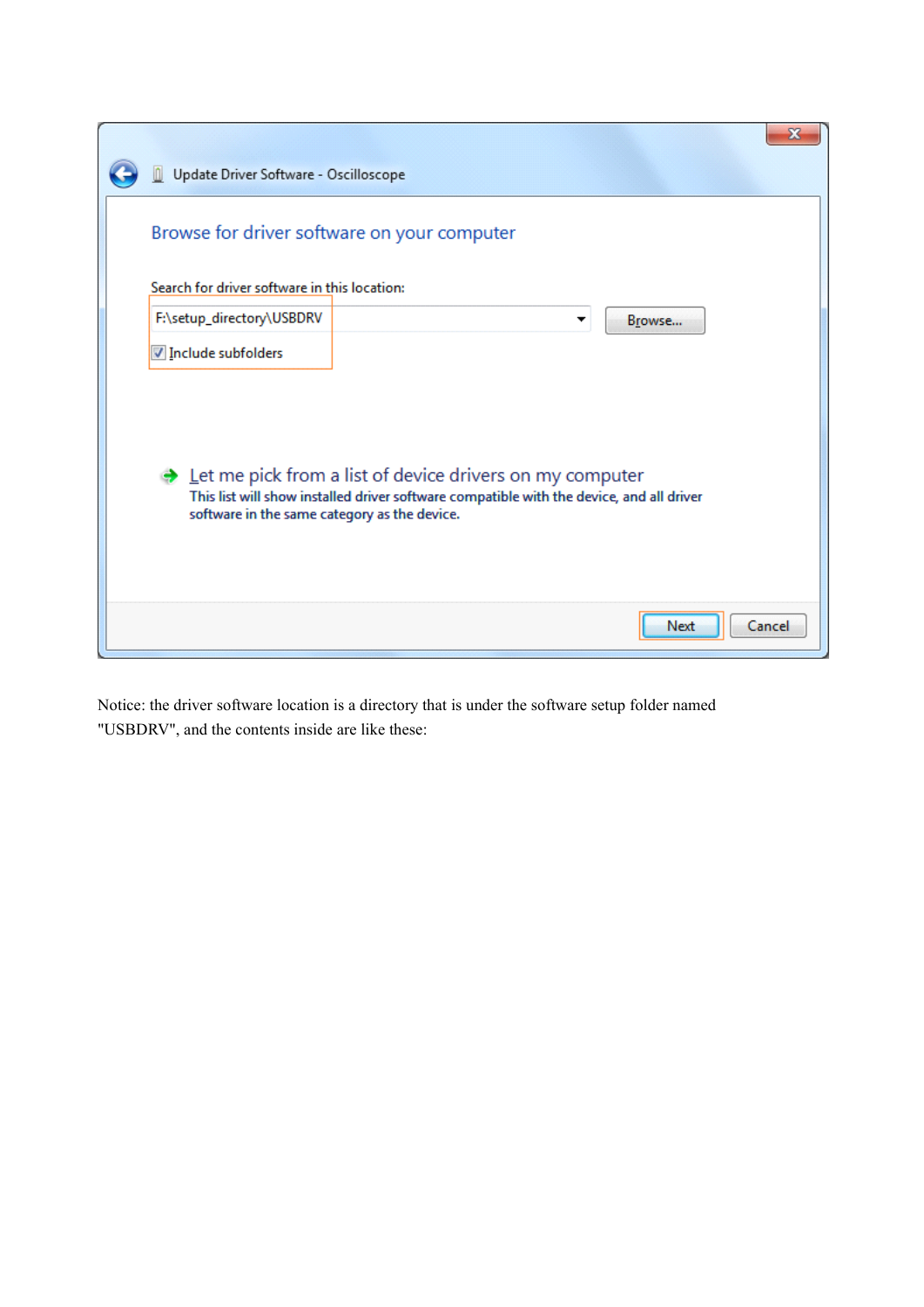|                               | $\mathbf x$<br>o<br>$\blacksquare$                                                |
|-------------------------------|-----------------------------------------------------------------------------------|
| <b>DE USBDRV</b>              |                                                                                   |
| Edit<br>Tools<br>File<br>View | Help                                                                              |
| Organize v<br>33              | 騑                                                                                 |
| Favorites                     | devcon.exe<br><b>Solinstall</b> .bat                                              |
| Libraries                     | libusb_01.inf<br>libusb_01x64.cat                                                 |
| Computer                      | S libusb0.dll<br>Silibusb0.sys                                                    |
| <b>Network</b>                | Silibusb0_x64.dll<br>@ libusb0_x64.sys<br><b>OG</b> readme.txt<br>Sireinstall.bat |
|                               | ु uninstall.bat                                                                   |
| 11 items                      |                                                                                   |

Or like this, than you should use the "USBDRV" directory to indicate the ".inf" file, and to the ".sys" or ".dll" file, you can indicate then in different directorys like "x86", "ia64" or "amd64" dependenting on the CPU, but most of time just x86 and amd64 are enough.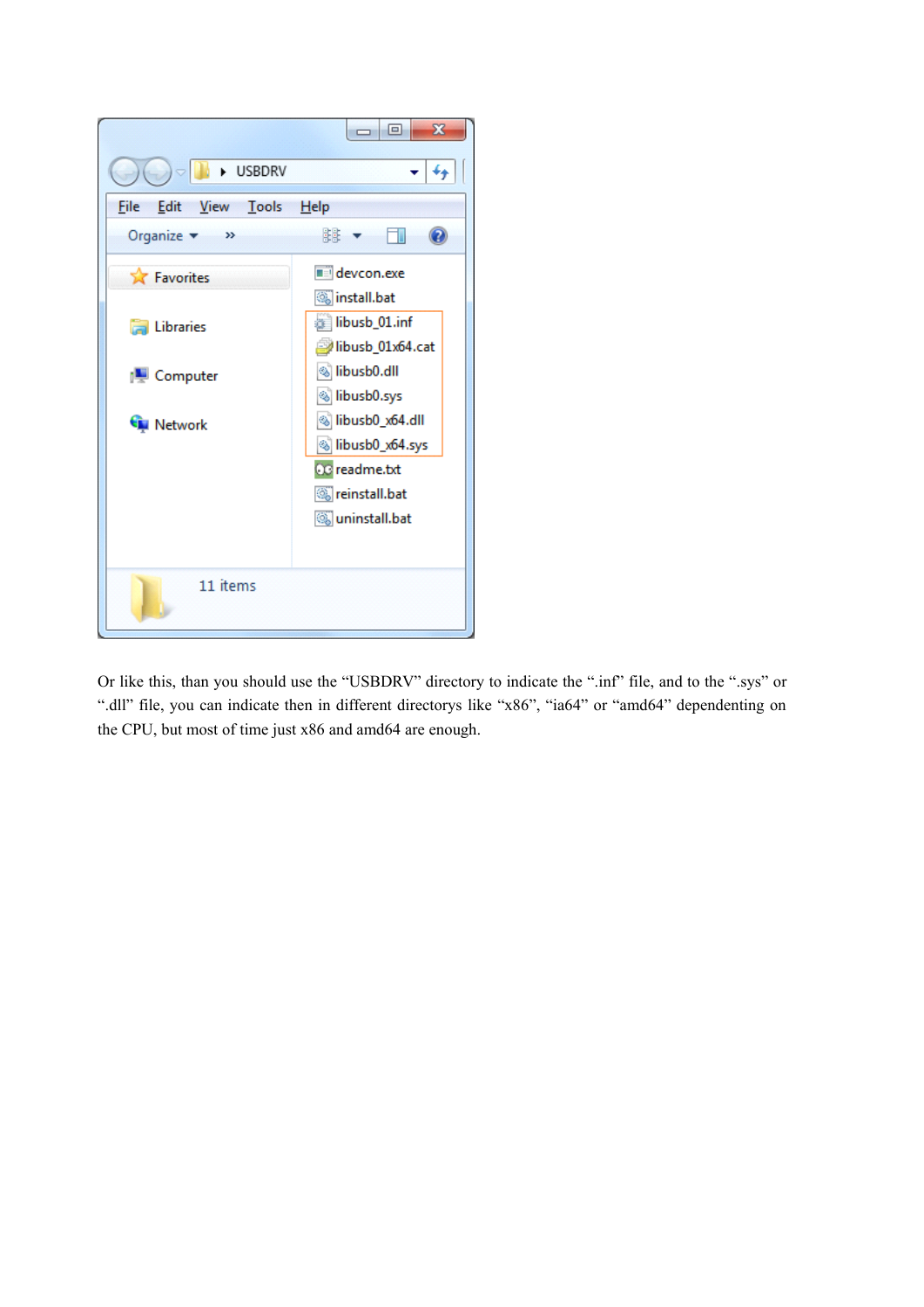



OK, back to the driver installing, after last "Next" step, the system is installing driver software for you,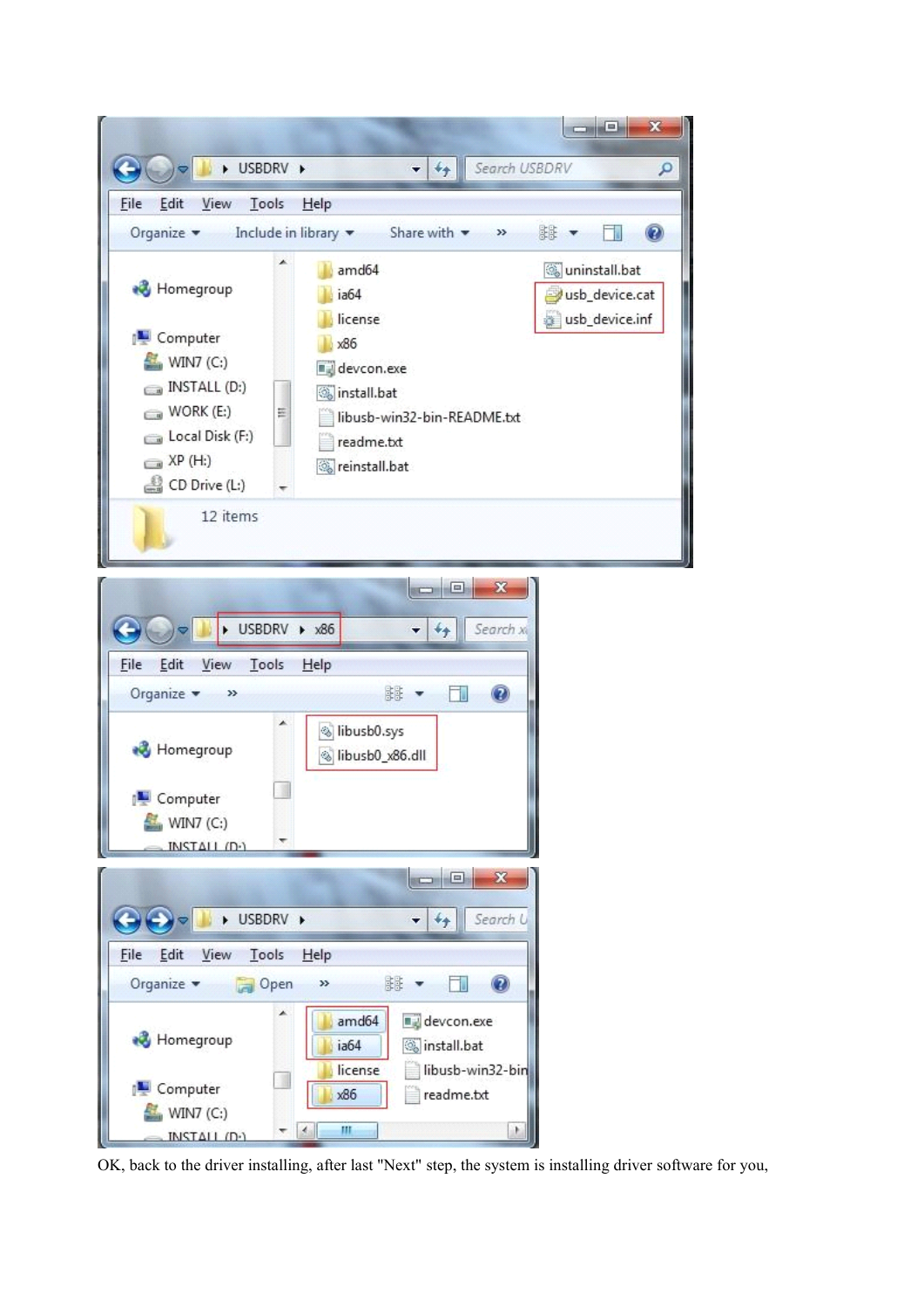## as follow,



In the course,

It(for Windows XP x86&x64, Windows Vista x86&x64, Windows 7 x86) may open <sup>a</sup> window named "Windows Security" as below, and just select "Install this driver software anyway" to continue,

| Windows can't verify the publisher of this driver software                                                                                                                                                                   |
|------------------------------------------------------------------------------------------------------------------------------------------------------------------------------------------------------------------------------|
| $\rightarrow$ Don't install this driver software<br>You should check your manufacturer's website for updated driver software<br>for your device.                                                                             |
| $\rightarrow$ Install this driver software anyway<br>Only install driver software obtained from your manufacturer's website or<br>disc. Unsigned software from other sources may harm your computer or steal<br>information. |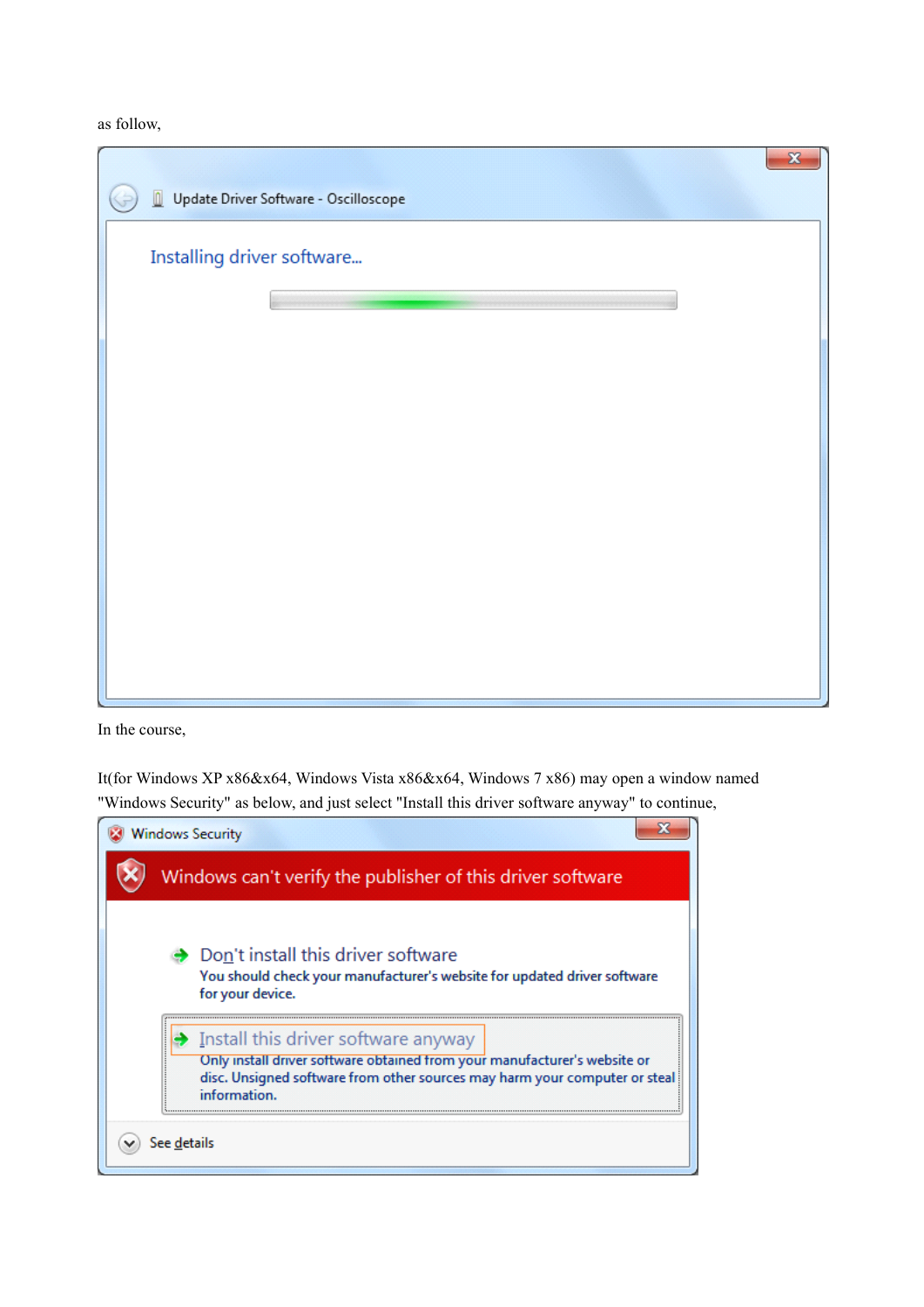Or sometimes it(for Windows 7 x64) may open <sup>a</sup> window named "Windows Security" as below, and just click "Install" to continue,

| <b>Windows Security</b>                                                                                                          |                              |
|----------------------------------------------------------------------------------------------------------------------------------|------------------------------|
| Would you like to install this device software?                                                                                  |                              |
| Name: usb device LibUSB-Win32 Devices<br>Publisher: FUJIAN LILIIPUT OPTOELECTRONICS TECHNOLO                                     |                              |
| Always trust software from "FUJIAN LILIIPUT<br>OPTOELECTRONICS TECHNOLO".                                                        | <br>Don't Install<br>Install |
| You should only install driver software from publishers you trust. How can I decide which device software is safe to<br>install? |                              |

And then continue installing,

| Update Driver Software - Oscilloscope<br>O. | $\overline{\mathbf{x}}$ |
|---------------------------------------------|-------------------------|
| Installing driver software                  |                         |
|                                             |                         |
|                                             |                         |
|                                             |                         |
|                                             |                         |
|                                             |                         |
|                                             |                         |
|                                             |                         |

And finish.

Now <sup>a</sup> successful installation window opens with information "Windows has successfully updated your driver software".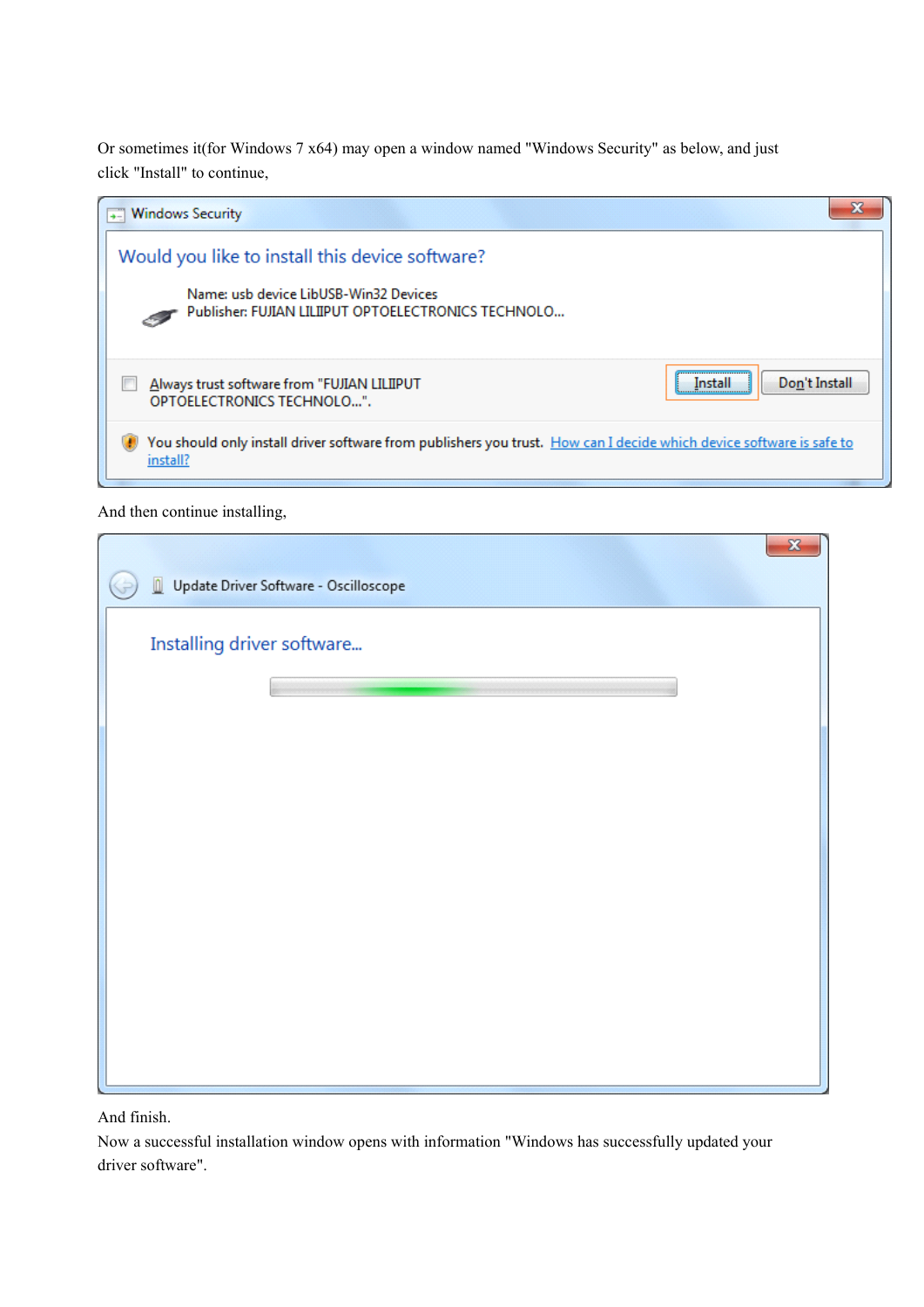

Close the window, have <sup>a</sup> look at the "Computer Management" window, you will find <sup>a</sup> device under [LibUSB-Win32 Devices], it should be like this: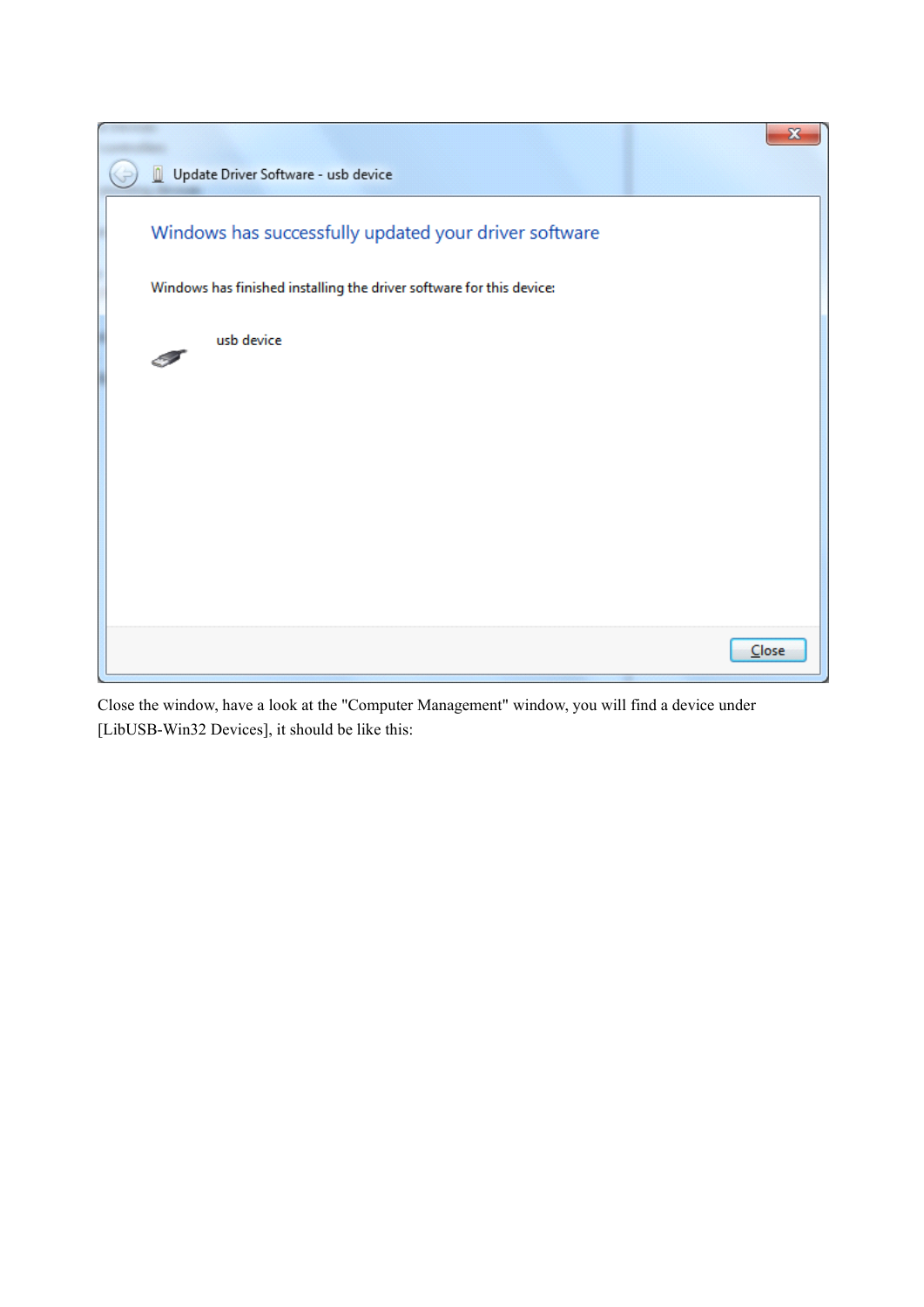

Now the USB driver will work.

## **For Windows WindowsWindowsWindowsXP or Windows WindowsWindows2000**

Notice: for both x86 and x64.

Plug into the running well device to open [Found New Hardware Wizard] dialog.



Or you can right click [My Computer] and select [Manage], in the left area of opened [Computer Management] select [Device Manager] , double click the item [USB Device] with "?" in the middle area to open the Wizard,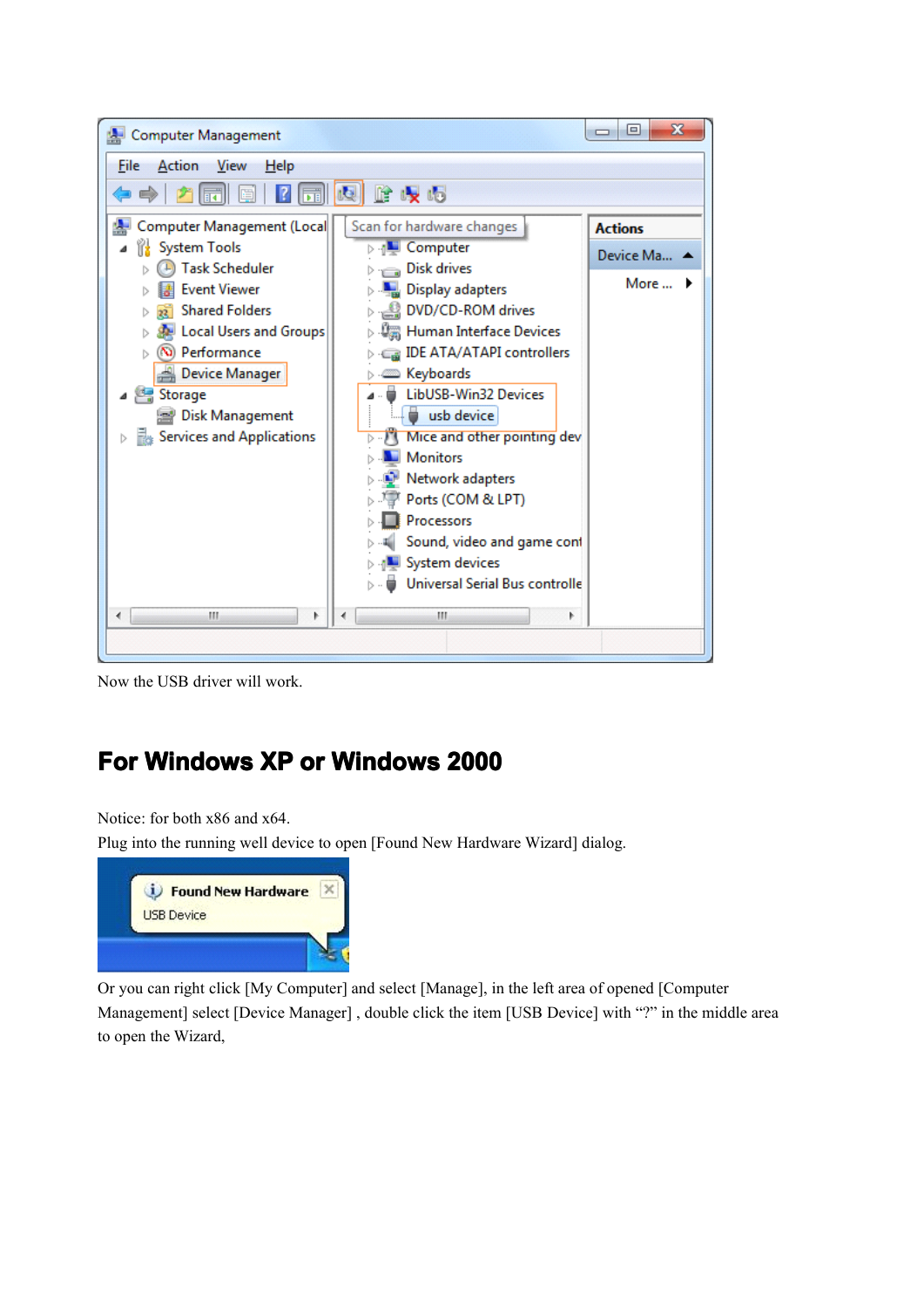

In the Wizard, select [No, not this time] ,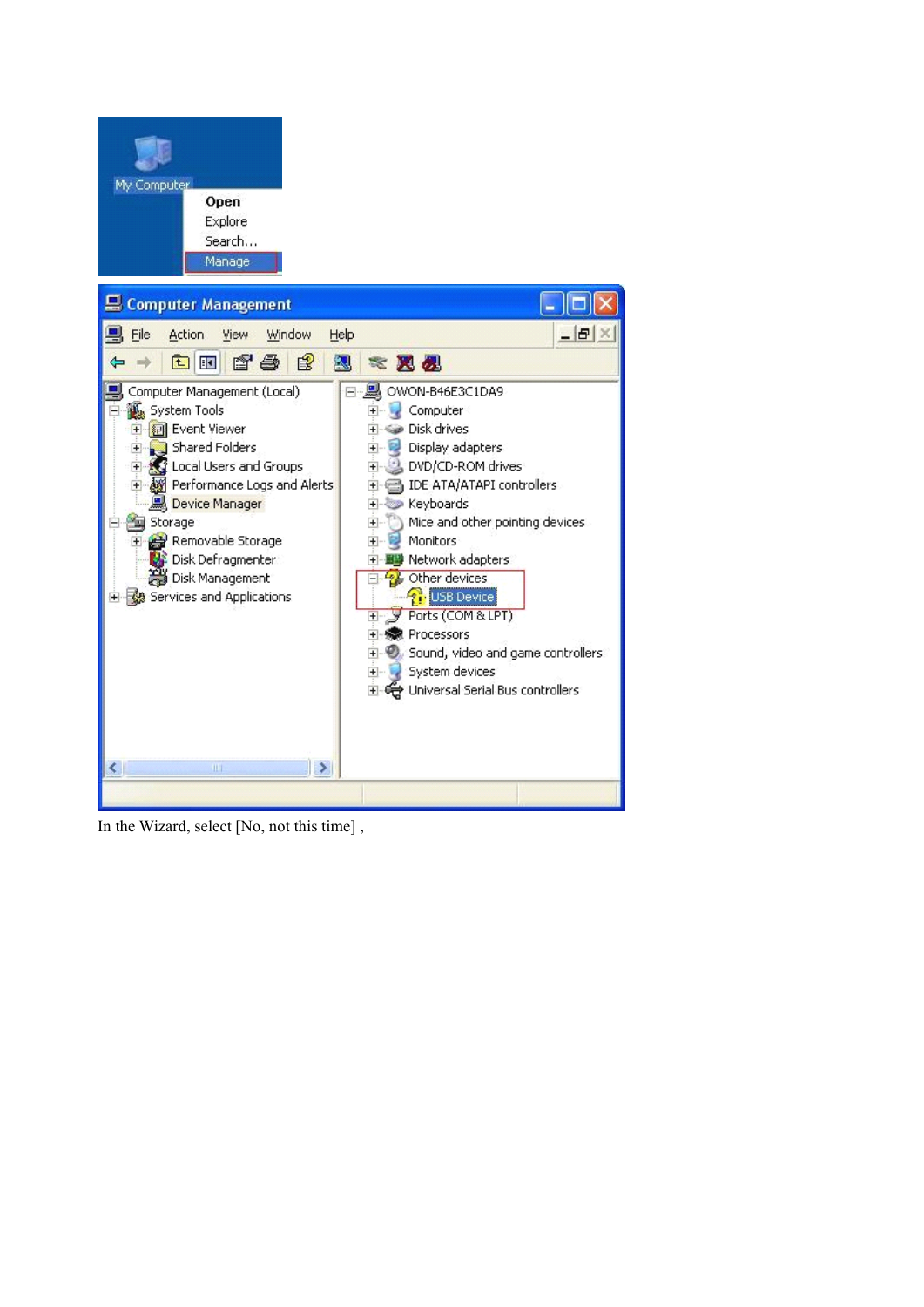| <b>Found New Hardware Wizard</b> |                                                                                                                                                                                                                                                              |  |
|----------------------------------|--------------------------------------------------------------------------------------------------------------------------------------------------------------------------------------------------------------------------------------------------------------|--|
|                                  | Welcome to the Found New<br>Hardware Wizard<br>Windows will search for current and updated software by<br>looking on your computer, on the hardware installation CD, or on<br>the Windows Update Web site (with your permission).<br>Read our privacy policy |  |
|                                  | Can Windows connect to Windows Update to search for<br>software?<br>◯ Yes, this time only<br>Yes, now and every time I connect a device<br>No, not this time<br>Click Next to continue.                                                                      |  |
|                                  | Next ><br>Cancel<br>< Back                                                                                                                                                                                                                                   |  |

select [Install from <sup>a</sup> list or specific location(Advanced)] ,

| <b>Found New Hardware Wizard</b>                                                                                                                                                                                                                                                                                                          |  |  |
|-------------------------------------------------------------------------------------------------------------------------------------------------------------------------------------------------------------------------------------------------------------------------------------------------------------------------------------------|--|--|
| This wizard helps you install software for:<br><b>USB</b> Device<br>If your hardware came with an installation CD<br>or floppy disk, insert it now.<br>What do you want the wizard to do?<br>◯ Install the software automatically (Recommended)<br>$\odot$ Install from a list or specific location (Advanced)<br>Click Next to continue. |  |  |
| < Back<br>Next ><br>Cancel                                                                                                                                                                                                                                                                                                                |  |  |

select [Search for the best driver in these locations.] , then select [Include this location in the search] and indicate <sup>a</sup> directory location for USB driver which is named as "USBDRV" and under the directory where you installed the program at,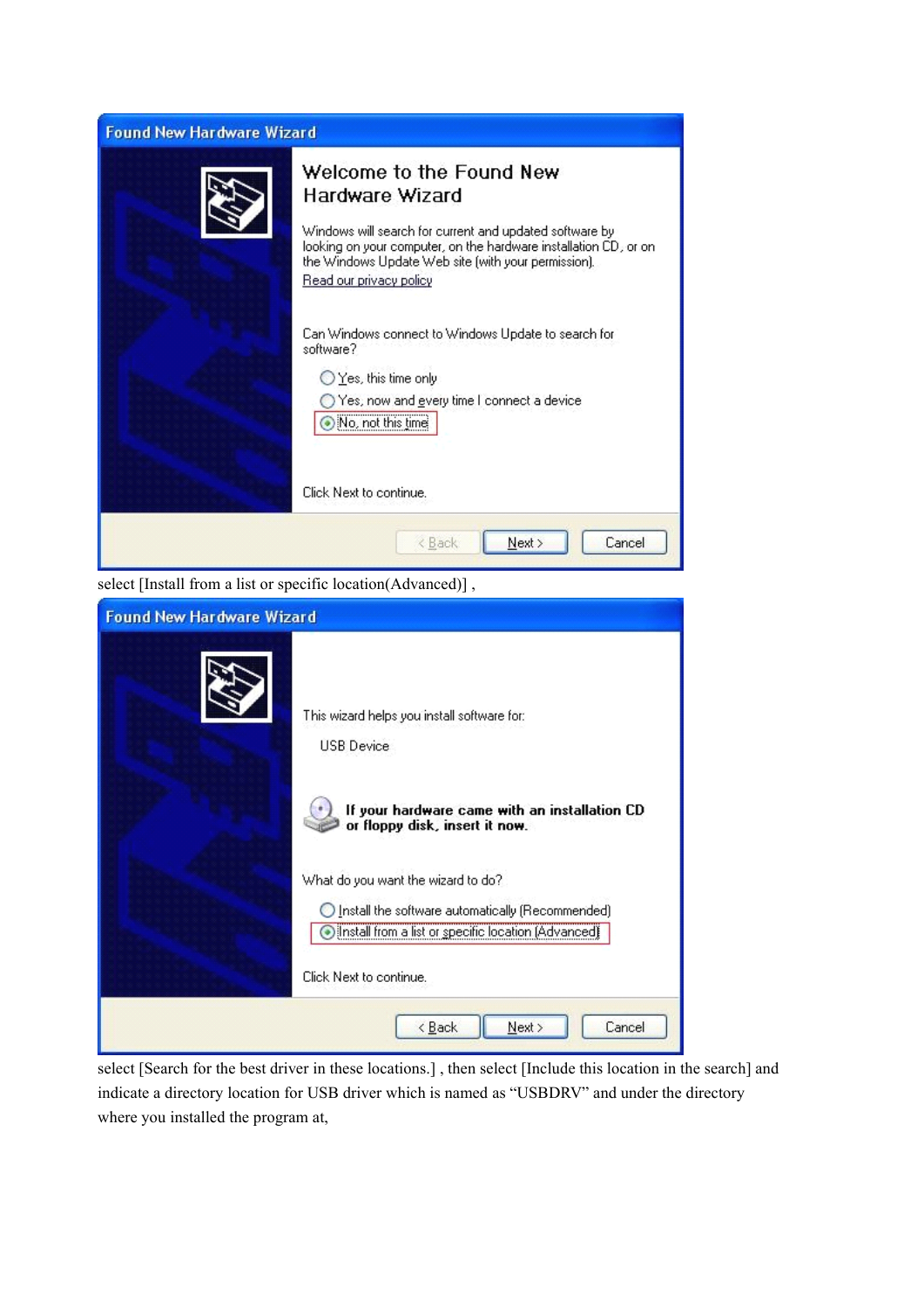| <b>Found New Hardware Wizard</b>                                                                                                                                                                                                                                                                                                                       |
|--------------------------------------------------------------------------------------------------------------------------------------------------------------------------------------------------------------------------------------------------------------------------------------------------------------------------------------------------------|
| Please choose your search and installation options.                                                                                                                                                                                                                                                                                                    |
| • Search for the best driver in these locations.                                                                                                                                                                                                                                                                                                       |
| Use the check boxes below to limit or expand the default search, which includes local<br>paths and removable media. The best driver found will be installed.<br>Search removable media (floppy, CD-ROM)<br>Include this location in the search:<br>Browse<br>C:\Program Files\setup_dir\USBDRV<br>◯ Don't search. I will choose the driver to install. |
| Choose this option to select the device driver from a list. Windows does not guarantee that<br>the driver you choose will be the best match for your hardware.<br>< Back<br>Next ><br>Cancel                                                                                                                                                           |

Then the installation is running,

| <b>Found New Hardware Wizard</b>                   |                            |  |
|----------------------------------------------------|----------------------------|--|
| Please wait while the wizard installs the software |                            |  |
| usb board                                          |                            |  |
| ر ا<br>libusb0.dll<br>To C:\WINDOWS\system32       |                            |  |
|                                                    | < Back<br>Next ><br>Cancel |  |

And complete,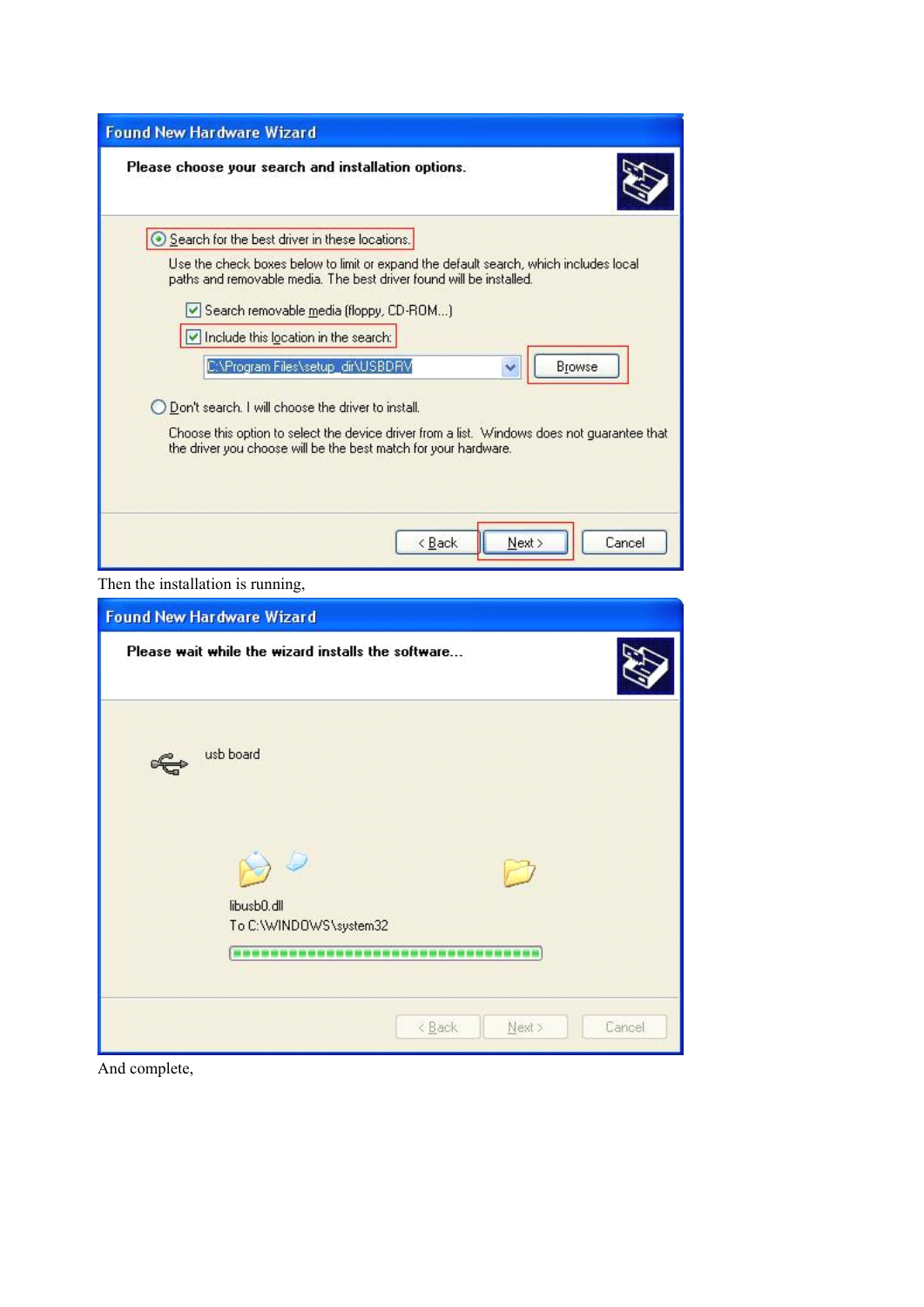

And prompt as installed,



And show installed in [Device Management],